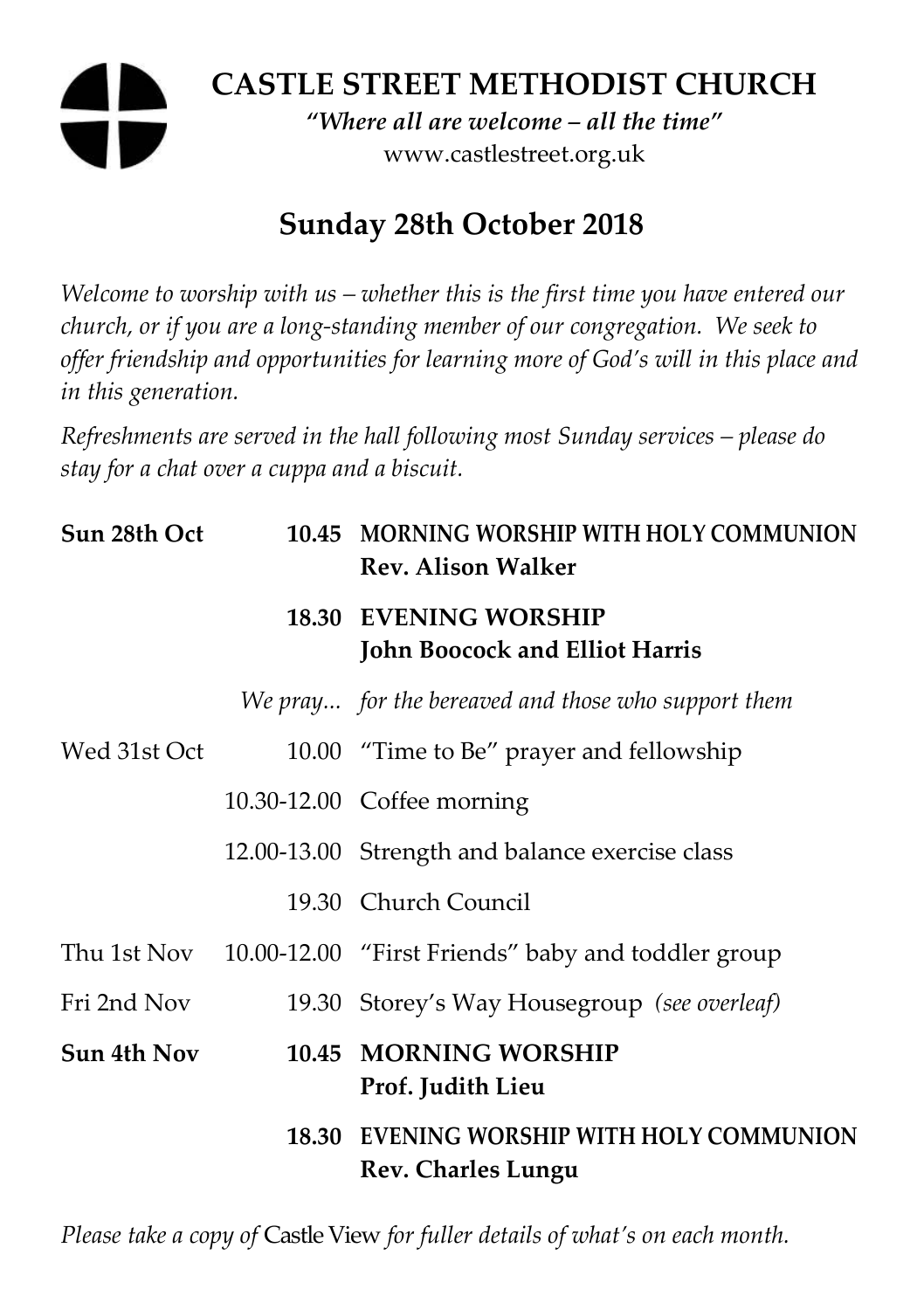#### **Bible readings for this morning's service**

Jonah 1: 17 - 2: 10 *(page 788)* Mark 8: 27-33 *(page 42)*

+⊹+⊹+⊹+⊹+

#### **Church Council and "Table Talk"**

A reminder that the next meeting of the Church Council takes place this coming Wednesday evening (31st October) at 7.30pm – agendas were sent out a week or two ago. As a result, "Table Talk" will not meet this week because several of those who attend will be at church council.

+\*\*\*\*\*\*\*

#### **Storey's Way Housegroup**

'The Storey's Way housegroup is meeting fortnightly (apologies for suggesting it would meet last Friday), so the second session is this coming Friday (2nd November). After that, it will meet on Fridays 16th and 30th November and 14th December, at the home of Joy and Geoff. The group opened with the work of the Holy Spirit, and will go on to explore the Spirit in baptism, in mission and in the events that lead to the first Christmas.

+\*\*\*\*\*\*\*

## **"Remembrance and Winter Warmers" concert at Orwell, next Sunday**  A concert of two halves – remembering those who gave their lives for us, and music to make you feel warm as the nights draw in – at Orwell Methodist Church next Sunday (4th November), starting at 4pm. The concert is suitable for the whole family. Pieces will include *Tipperary*, a selection from *My Fair Lady*, *Highland Cathedral*, *Grand Father's Clock*, and *Take 5*. Free entry, but donations to Orwell Methodist Church

+\*+\*\*\*\*\*

#### **"An Evening with Dave Bilborough" at Royston, 17th November**

Dave Bilborough is an international singer / songwriter drawing on folk roots and world music. In a warm anecdotal style he will share his music and life story in an evening that is fun and uplifting. It's taking place at Royston Methodist Church (Queen's Road, near the railway station) on Saturday 17th November, starting at 7.30pm. Tickets cost £8 (which includes tea / coffee and biscuits) – visit www.ticketsource.co.uk/rmc or contact Sue (e-mail: walter962 *at* btinternet *dot* com).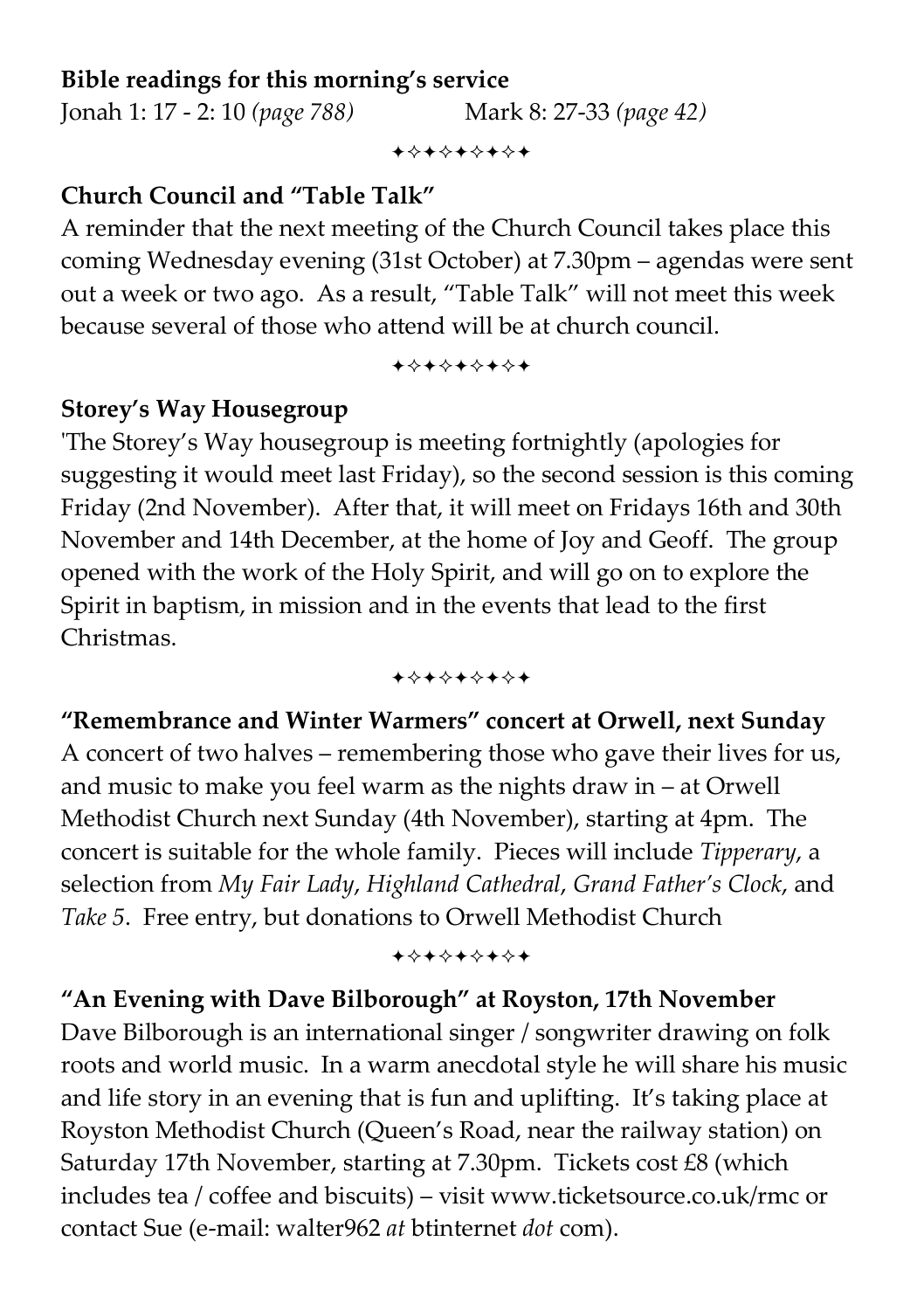#### **Poppy display at Toft Methodist Church, 10th and 11th November**

Commemorating the centenary of the Great War Armistice, there will be a display using hundreds of poppies made by the Simple Sewing, Knit and Natter group at Toft Methodist Church. It's open on Saturday 10th November from 10am to 12.30pm and 2pm to 4.30pm, and then again on Sunday 11th November from 10am to 11am and 2pm to 4.30pm. There will be coffee and cake on the Saturday morning in aid of the Royal British Legion, and a craft stall for the Rosa Charity which aims to give equality and justice to women and young girls in the UK (to celebrate 100 years since women were given the vote).

+\*\*\*\*\*\*\*

**"To Sound the Depths of Love Divine" day workshop at Wesley House**  On Saturday 1st December, Wesley House and the Institute for Orthodox Christian Studies (Wesley House's neighbour and partner in the Cambridge Theological Federation) are pleased to offer a free one-day workshop on the arts, spirituality and the Christian imagination. It will be led by the President of the Methodist Conference, Revd. Michaela Youngson, musicians Sarah Rodgers and Geraldine Allen, and Fr. Dragos Herescu, the Principal of the Institute for Orthodox Christian Studies. It runs from 10am until 3pm. Places are free but are limited and must be reserved: visit soundthedepths.eventbrite.co.uk to book. Although it is free, donations are invited to support the Wesley House bursary fund.

+\*\*\*\*\*\*\*

#### **Archetypes painting exhibition at the Michaelhouse Centre**

You may have seen the wonderful sculptures expressing the theology of the Reformation outside Great St. Mary's Church in the centre of town. Their sculptor, Liviu Mocan, is part of a Christian artists collective in Cluj, Romania, called Atelier Plus. They have brought a set of paintings to Cambridge, inspired by the same archetypes as the sculptures: revelation, sacrifice, transcendence, belief and destiny. The paintings will be on display during a two-week exhibition in the Michaelhouse Centre on Trinity Street from tomorrow (Monday 29th October) until Saturday 10th November. The open evening on Monday 29th October at 6.30pm, includes a reception and talk by Neil Thorogood, artist and Principal of Westminster College in Cambridge – all are welcome.